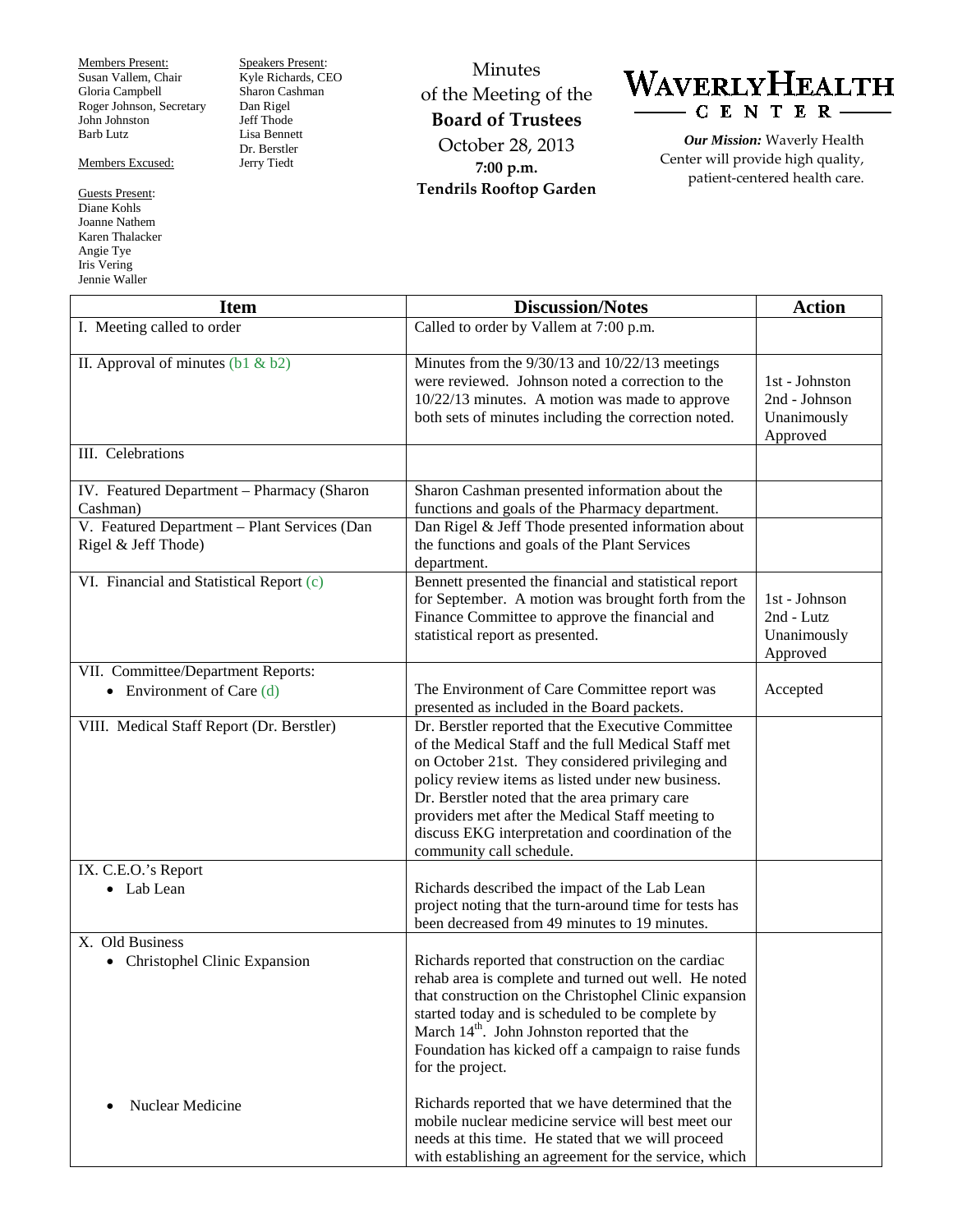|                                                                                                                                                                                                                                                                                                                                                                                                                                                                                                                                                                                                                                                                                                                                                                                                                                                                                                                                                                                                                                                                                                                                                                                                                                                                                                               | we would like to begin offering in January.                                                                                                                                                                                                                                                                                                                  |                                                                                                                       |
|---------------------------------------------------------------------------------------------------------------------------------------------------------------------------------------------------------------------------------------------------------------------------------------------------------------------------------------------------------------------------------------------------------------------------------------------------------------------------------------------------------------------------------------------------------------------------------------------------------------------------------------------------------------------------------------------------------------------------------------------------------------------------------------------------------------------------------------------------------------------------------------------------------------------------------------------------------------------------------------------------------------------------------------------------------------------------------------------------------------------------------------------------------------------------------------------------------------------------------------------------------------------------------------------------------------|--------------------------------------------------------------------------------------------------------------------------------------------------------------------------------------------------------------------------------------------------------------------------------------------------------------------------------------------------------------|-----------------------------------------------------------------------------------------------------------------------|
|                                                                                                                                                                                                                                                                                                                                                                                                                                                                                                                                                                                                                                                                                                                                                                                                                                                                                                                                                                                                                                                                                                                                                                                                                                                                                                               |                                                                                                                                                                                                                                                                                                                                                              |                                                                                                                       |
| XI. New Business<br>• Critical Access Hospital Annual Report (e)<br>Rural Health Clinic Annual Program<br>$\bullet$<br>Evaluations<br>$\blacksquare$ Christophel Clinic (f1)<br>$\blacksquare$ Nashua Clinic (f2)<br>• Shell Rock Clinic (f3)<br>$\blacksquare$ Walk-In Clinic (f4)<br>$\blacksquare$ Women's Clinic (f5)                                                                                                                                                                                                                                                                                                                                                                                                                                                                                                                                                                                                                                                                                                                                                                                                                                                                                                                                                                                     | Richards presented the Critical Access Hospital<br>Annual Report. A motion was made to approve the<br>report as presented.<br>Kohls presented the Rural Health Clinic (RHC)<br>program evaluations for Christophel, Nashua, Shell<br>Rock, Walk-In and Women's Clinics. A motion was<br>made to approve the program evaluations as<br>presented.             | 1st - Campbell<br>2nd - Lutz<br>Unanimously<br>Approved<br>1st - Johnson<br>2nd - Johnston<br>Unanimously<br>Approved |
| <b>Request for Privileges:</b><br>$\bullet$<br>• LaDawna Myrmo, CNM - Active,<br>Midwifery, WHC<br>• Provisional Appointments to Medical<br>Staff:<br>• Troy Ivey, DO - Active, General<br>Surgery, WHC<br>• Nasreen Wahidi, MD - Active,<br>Pediatrics, WHC<br>$\blacksquare$ Arnold Honick, MD – Consulting,<br>Radiology, RCI<br>Change of Status on Medical Staff -<br>$\bullet$<br>Provisional to Regular Appointment:<br>• Ann Rathe, MD - Active, Psychiatry,<br><b>WHC</b><br>Ashar Afzal, MD - Courtesy,<br>Anesthesia, CVMS<br>• Frank Hawkins, MD - Courtesy,<br>Anesthesia, CVMS<br>• David Smith, MD - Consulting,<br>Radiology, RCI<br>$\blacksquare$ John Alcini, MD – Consulting,<br>Radiology, RCI<br>• Jeff Morrill, DO – Consulting,<br>Radiology, RCI<br><b>Continuation of Provisional Status:</b><br>$\bullet$<br>• Allyson Landphair, ARNP - Courtesy,<br>Vascular Services, NICTHS Clinic<br>$\blacksquare$ Kent Nickell, MD – Consulting,<br>Pathology, Unity Point<br>• James Poock, MD - Courtesy, Family<br>Practice, NEIFPC<br>Reappointments to Medical Staff:<br>$\bullet$<br>• Abdul Panhwar, MD - Active,<br>Emergency Medicine, WHC<br>Cristina Pasarin, MD - Consulting,<br>Nephrology, CVMS<br>$\blacksquare$ John Glascock, MD – Consulting,<br>General Surgery, Sartori | Privileging items were presented as individually<br>listed at left. All files have been reviewed by the<br>Executive Committee of the Medical Staff. The<br>Executive Committee recommends approval. A<br>motion was made to approve all privileging items as<br>individually considered and recommended by the<br>Executive Committee of the Medical Staff. | $1st -$<br>$2nd -$<br>Unanimously<br>Approved                                                                         |
| Resignations from Medical Staff:<br>• Lawrence Liebscher, MD - Consulting,                                                                                                                                                                                                                                                                                                                                                                                                                                                                                                                                                                                                                                                                                                                                                                                                                                                                                                                                                                                                                                                                                                                                                                                                                                    |                                                                                                                                                                                                                                                                                                                                                              |                                                                                                                       |